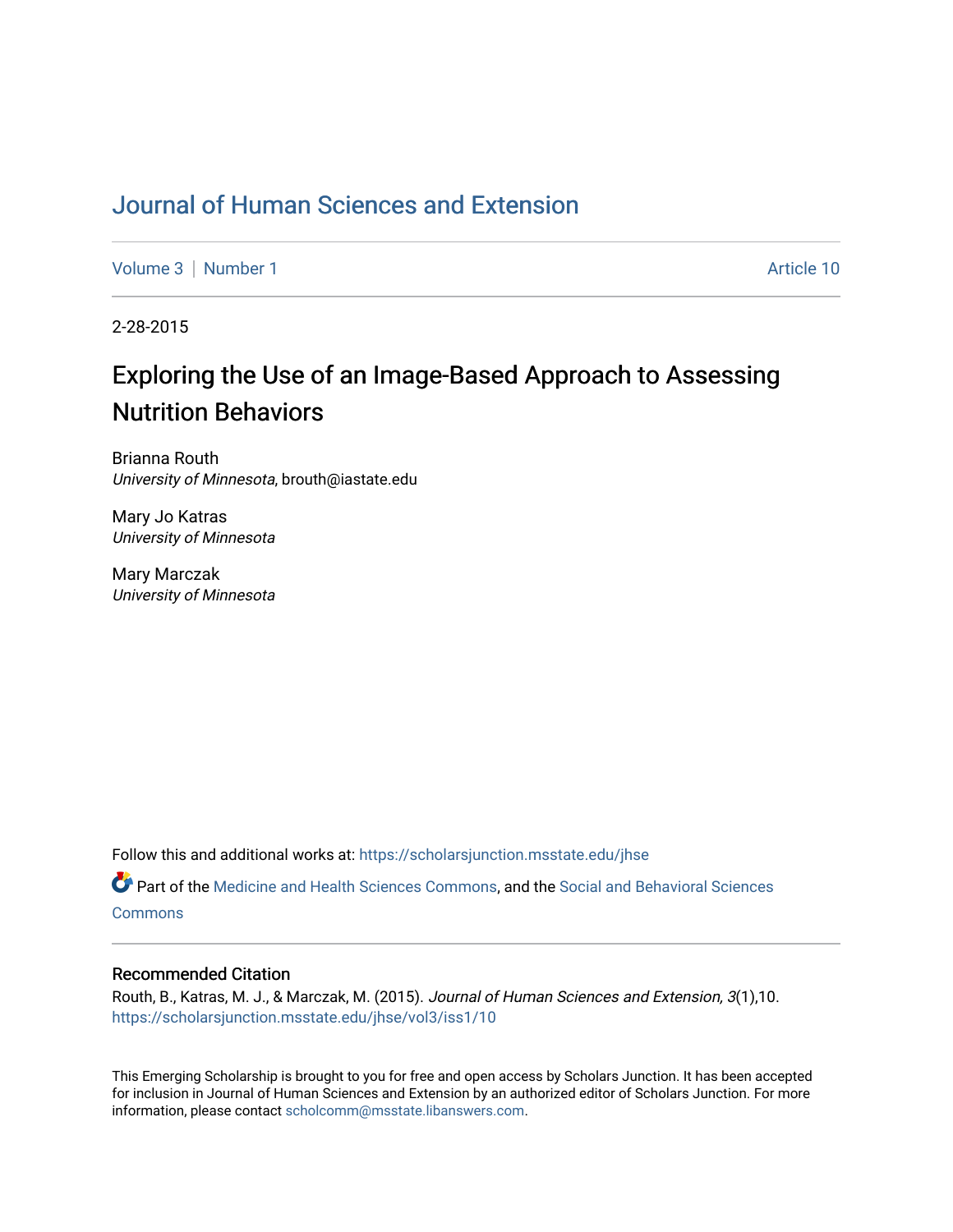#### Acknowledgments

Research for the Personal Health Behavior Overview was funded by the University of Minnesota Extension Service and a J.B. Hawley Student Research Award through the University of Minnesota School of Public Health. The data was taken from the master's thesis Acceptability of the Personal Health Behavior Overview: A Picture-Based Nutrition Evaluation Tool. Thanks to Alison Brady for work in editing this article.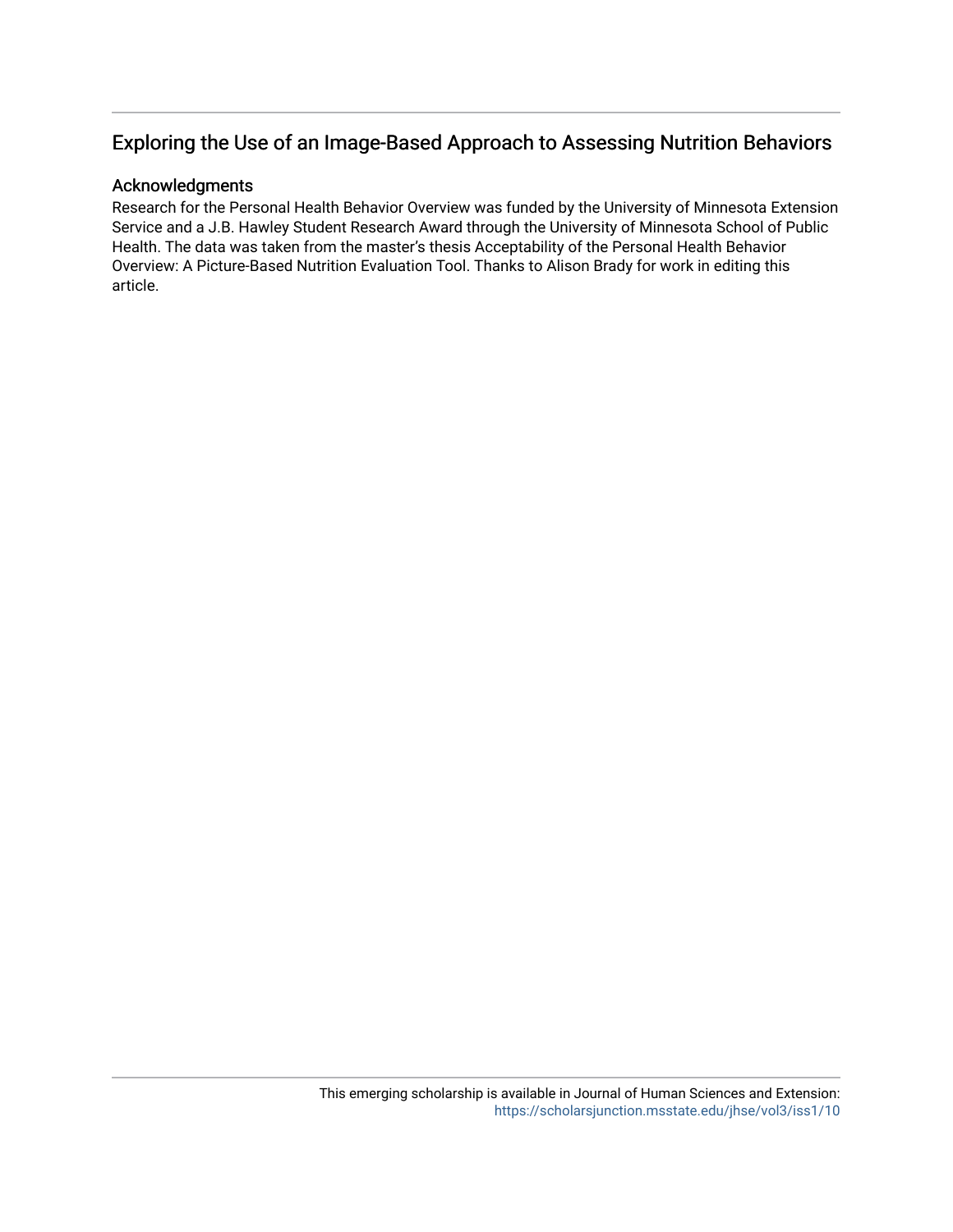**Brianna Routh Mary Jo Katras Mary Marczak** 

*University of Minnesota* 

*Formative evaluation was conducted for the Personal Health Behaviors Overview (PHBO) survey to evaluate nutrition behaviors with image-based questions in low-income populations. Forty-nine low-income adults from nutrition education classes were invited to participate with n = 42 included in the analysis. Participants completed the PHBO survey while an interviewer recorded observations. Upon completion, participants were asked questions regarding each PHBO survey item. Most participants completed the survey in an average of 4 minutes. The majority said the photographs of food made it easier to answer questions. Less than half indicated that the visuals depicting frequency made questions easier. While participant responses were aligned with the aims of the PHBO question being asked, some suggestions were offered for improvements of photographs. While this formative evaluation research indicates additional validation is necessary before use of these PHBO questions, the image-based simple question technique is a possible solution for efficient and effective nutrition assessments in low-income, limited literacy populations.* 

*Keywords:* nutrition assessment; visual aids; low-income population; photo; SNAP-Ed; nutrition evaluation; cognitive interview

### **Introduction and Background**

When attempting to assess food and nutrient intake, researchers commonly use one or more of the following methods: (a) food records, (b) 24-hour recalls, and (c) food frequency questionnaires(Gibson, 2005). Despite the fact that these assessment methods were developed for universal use, they have limitations due to time required, high cost, high respondent burden, or literacy requirements (Gibson, 2005). These limitations pose a challenge when evaluating nutrition education in community-based educational settings where the supporting organization and the population being served have limited resources. For example, Minnesota Supplemental Nutrition Assistance Program Education (SNAP-Ed) settings struggle to effectively use such assessments when working with limited-literacy populations under time constraints. Thus, programs like SNAP-Ed need effective, quick, and inexpensive assessment tools to evaluate key

Direct correspondence to Brianna Routh at brouth@iastate.edu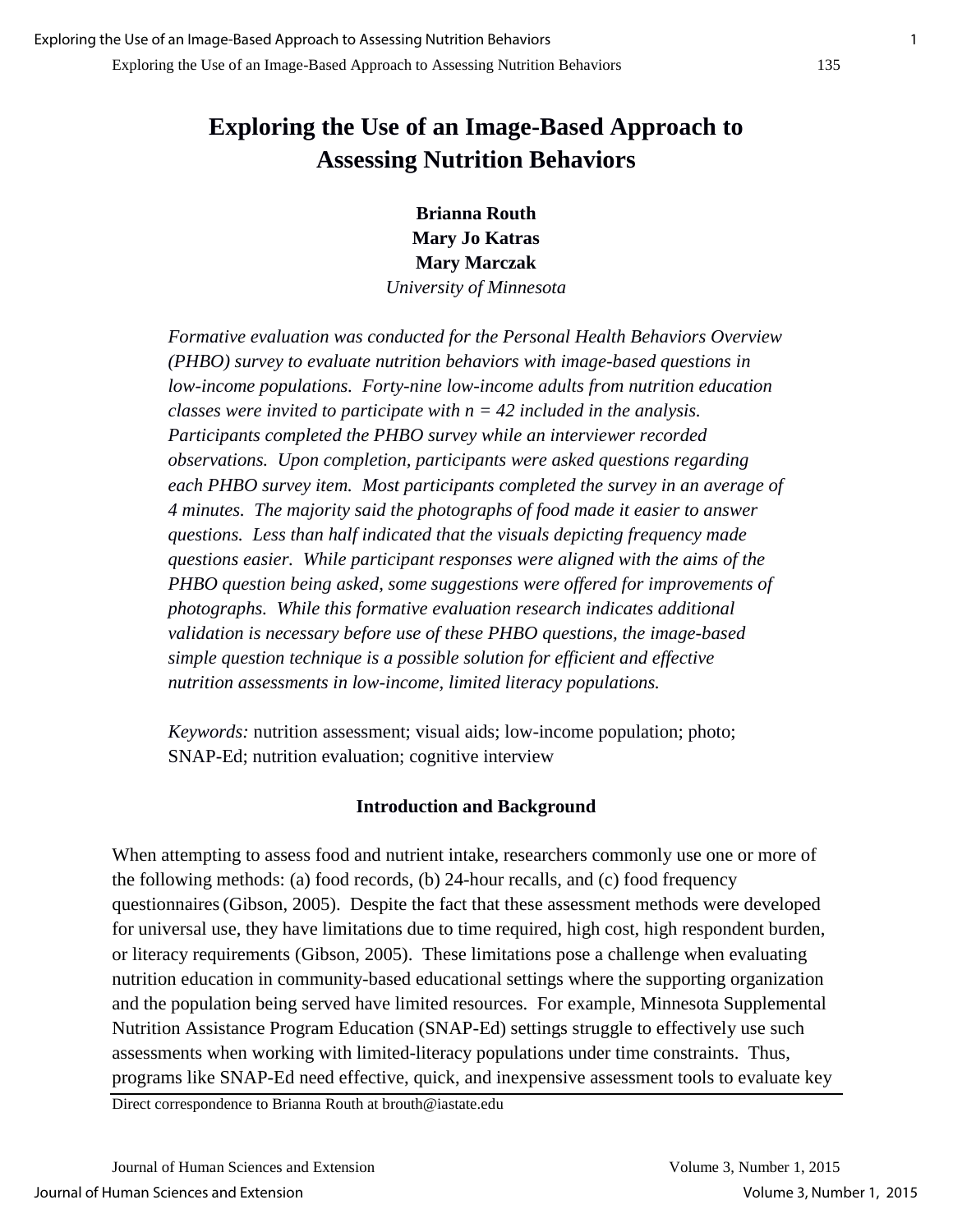behaviors targeted by the program being delivered. To address these needs, the University of Minnesota Extension Center for Family Development conducted a formative evaluation using visual aids in a brief and easy to comprehend image-based Personal Health Behaviors Overview (PHBO) survey to assess selected eating behaviors in limited-resource populations.

The PHBO survey was designed to parallel existing SNAP-Ed evaluation tools, using a retrospective pre-post format and targeting key messages taught in the program. The PHBO survey was designed using photos and simple text to facilitate understanding, while still in a retrospective pre-post format to address the time and cost constraints of nutrition education classes. Participants were asked 12 questions about eating habits before and after completing the course. This innovative assessment technique uses simply worded statements, realistic photographs (see Figure 1), and visual representations of frequency (see Figure 2) to assist participants in understanding the questions and selecting appropriate answers. The survey design was influenced by a format pioneered at the University of California Cooperative Extension (Townsend, Kaiser, Allen, Joy, & Murphy, 2003; Townsend, Sylva, Martin, Metz, & Wooten-Swanson, 2008a) to evaluate needed on-key messages taught in the SNAP-Ed program based on the 2010 Dietary Guidelines for Americans (U.S. Department of Agriculture [USDA] & U.S. Department of Health and Human Services [USDHHS], 2010). The survey was then tested using the technique of cognitive interviewing. Participants described how they interpreted each question to provide an answer that would allow for further formative evaluation of the survey tool, individual questions, photos, and response-aiding visuals.

## *Figure 1: Example of Realistic Photographs from Personal Health Behaviors Overview Survey*



Journal of Human Sciences and Extension Volume 3, Number 1, 2015 Journal of Human Sciences and Extension Volume 3, Number 1, 2015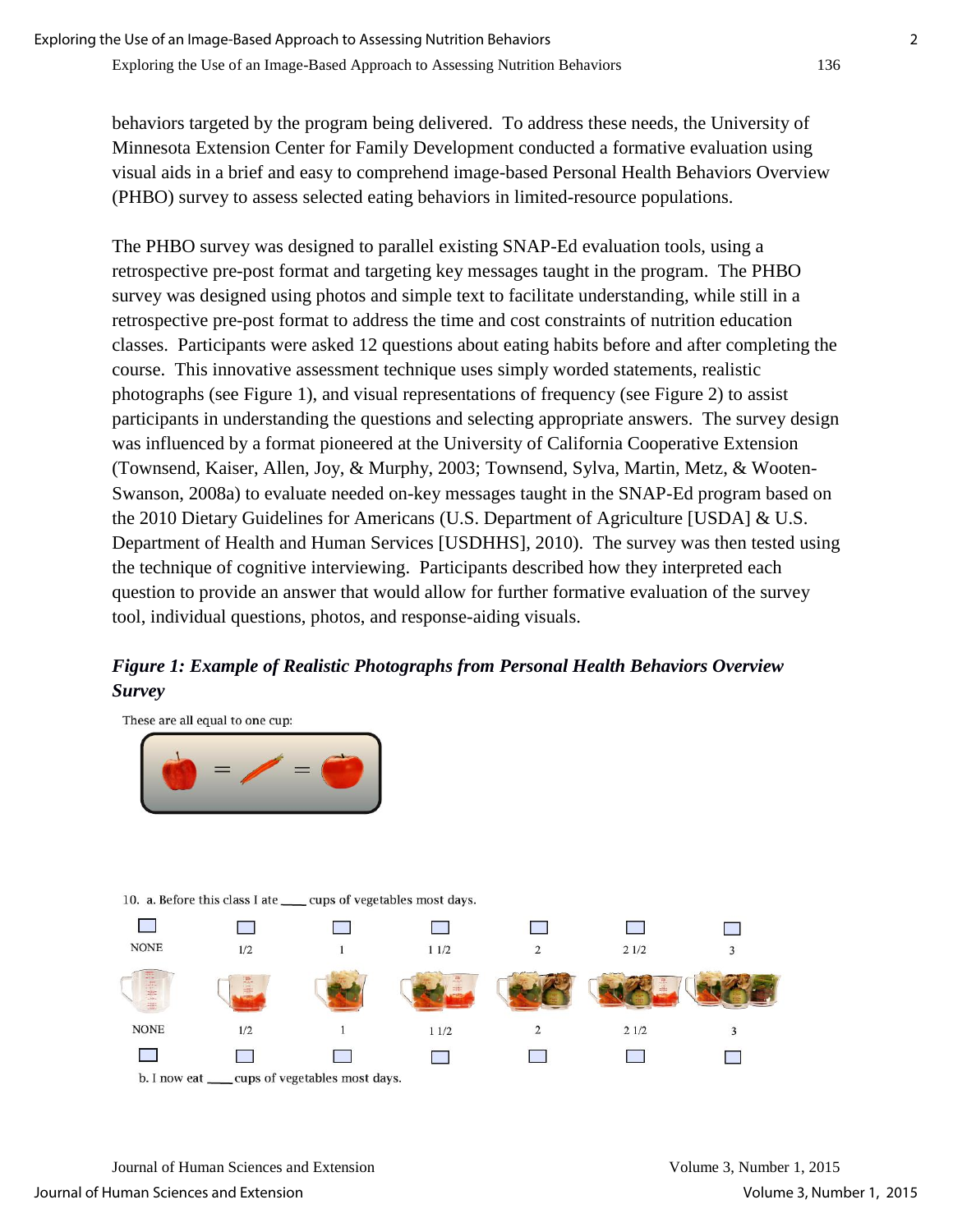Figure 1 shows question 10 from the PHBO survey in the retrospective pre-post format with equivalency picture of an apple, carrots, and tomato to better inform participants on the 1-cup measuring cup size. Figure 2 shows question 4 from the PHBO survey with a photo visual of a 1-cup serving of yogurt and calendar-like frequency visuals to help interpret the frequency answer options.

## *Figure 2: Example of Visual Representation of Frequency from Personal Health Behaviors Overview Survey*

4. b. Before this class I ate at least one cup of yogurt a day



The underlying premise of the PHBO is that pictures coupled with low-literacy level text can help facilitate a shared understanding of an idea or message in the Minnesota SNAP-Ed program. The University of California Cooperative Extension first conducted validity testing on 39 textbased Food Behavior Checklist (FBC) questions and found some statistically significant correlations between self-reported FBC intake and 24-hour recalls (*r* = 0.20-0.39) (Murphy, Kaiser, Townsend, & Allen, 2001). The FBC question, "How many servings of fruit do you eat each day?" correlated with blood serum carotenoid levels ( $r = 0.32$ ) and servings of fruit intake in 24-hour recalls  $(r = 0.39)$  (Murphy et al., 2001), indicating the FBC yielded similar trends compared to validated dietary intake. From the 22 statistically significant questions, the 16 question pictorial FBC was developed to improve response accuracy in low-literacy populations by providing photos to accompany text questions regarding eating behaviors (Banna, Vera Becerra, Kaiser, & Townsend, 2010; Townsend et al., 2003, 2008a). The FBC did not, however, address retrospective frequency (current strategy used by MN SNAP-Ed evaluation system) or serving size, and it did not provide questions addressing all Minnesota SNAP-Ed key messages, such as whole grain consumption, calcium intake, and physical activity (Sylva, Townsend, Martin, & Metz, 2006; Townsend et al., 2005).

The two fruit and vegetable questions from the FBC were additionally modified to address serving size by replacing "servings" with "cups" and using a measuring cup photograph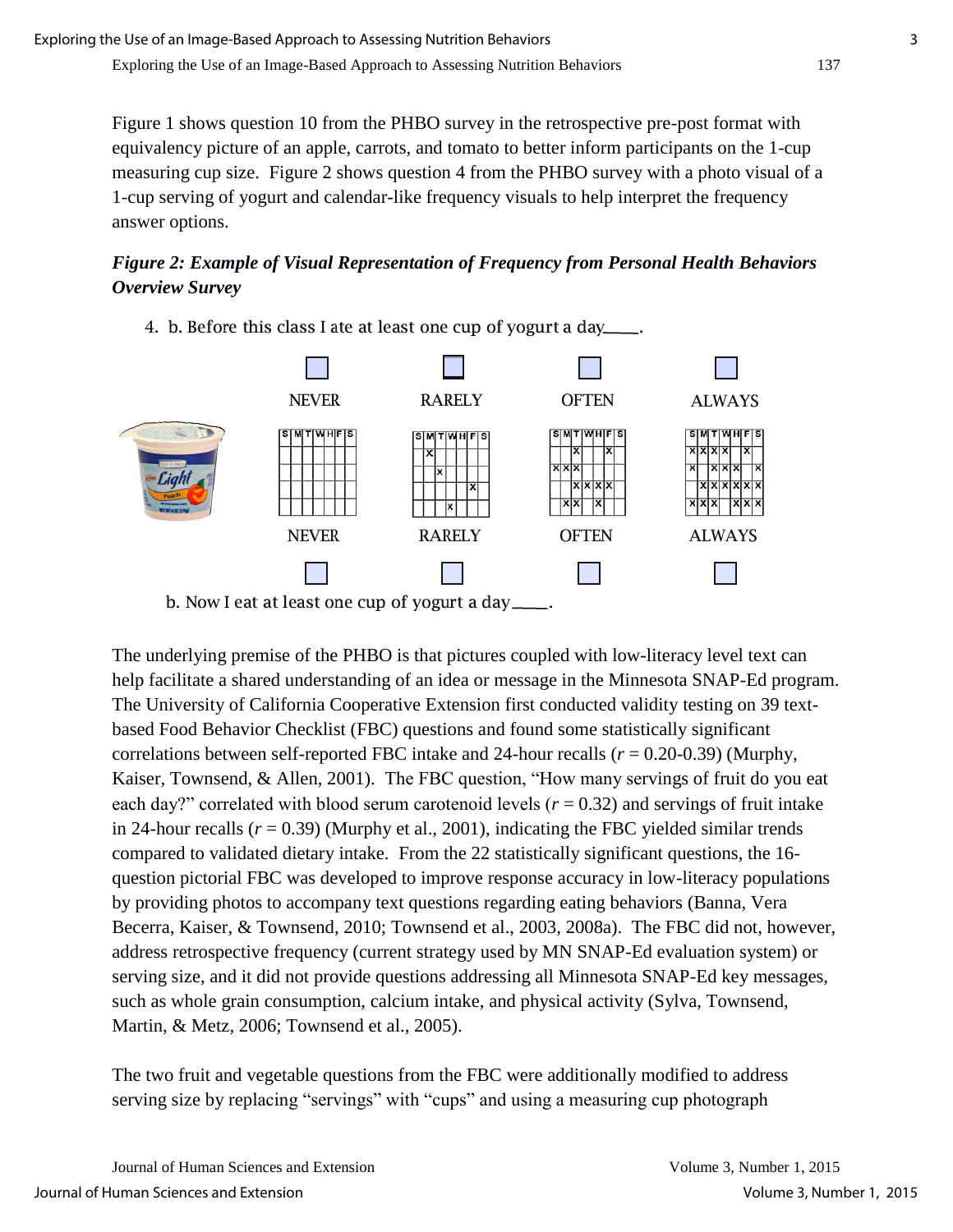(Townsend et al., 2008a, 2008b). Minnesota SNAP-Ed again modified these two questions to address retrospective pre-post frequency by altering the wording in order to align with the current evaluation strategy. The survey tool was offered only one time to increase response rates and decrease response shift bias, where participants respond based on what they think the facilitator would like due to limited understanding of concepts on a pretest (Raidl et al., 2004). These revised questions were then piloted with over 14,000 Minnesota Extension health and nutrition class participants during the 2011 fiscal year. Based on observation data collected from educators facilitating the course, these questions could be administered quickly and showed retrospective incremental increases in fruit and vegetable intake, prompting further exploration of the use of picture-based nutrition questions.

The PHBO survey was developed to include additional pictorial questions addressing the 2010 Dietary Guidelines for Americans (USDA & USDHHS, 2010), such as increasing consumption of low-fat dairy, calcium-rich foods, whole grains, and fruits and vegetables; increasing physical activity; and increasing use of the nutrition facts panel when shopping. For formative evaluation, multiple questions were developed to assess Minnesota SNAP-Ed key messages. Questions on dairy fat content, food labels, fruits, and vegetables were modified from the pictorial FBC (Sylva et al., 2006; Townsend et al., 2005). Eight questions were modified from previously used Minnesota SNAP-Ed evaluations or were written de novo based on commonly eaten foods that might address a key behavior on whole grain consumption, calcium intake, or physical activity. Although physical activity may not be considered in some nutrition assessments, it was included in this assessment as it relates to the Dietary Guidelines and SNAP-Ed key messages (USDA & USDHHS, 2010). All questions were modified into the retrospective pre-post survey format to provide simplified wording, multiple amount or frequency options, and realistic visuals. Figures 1 and 2 show the format used in this stage of development. The Flesch-Kincaid equation (Flesch, 1948) was used to determine reading level of each question. The questions averaged a third-grade reading level. One question on physical activity was at the eighth-grade level, while all other text was below the fifth-grade reading level. Table 1 illustrates not only the subject matter of each question but also the USDA key message it was intended to address.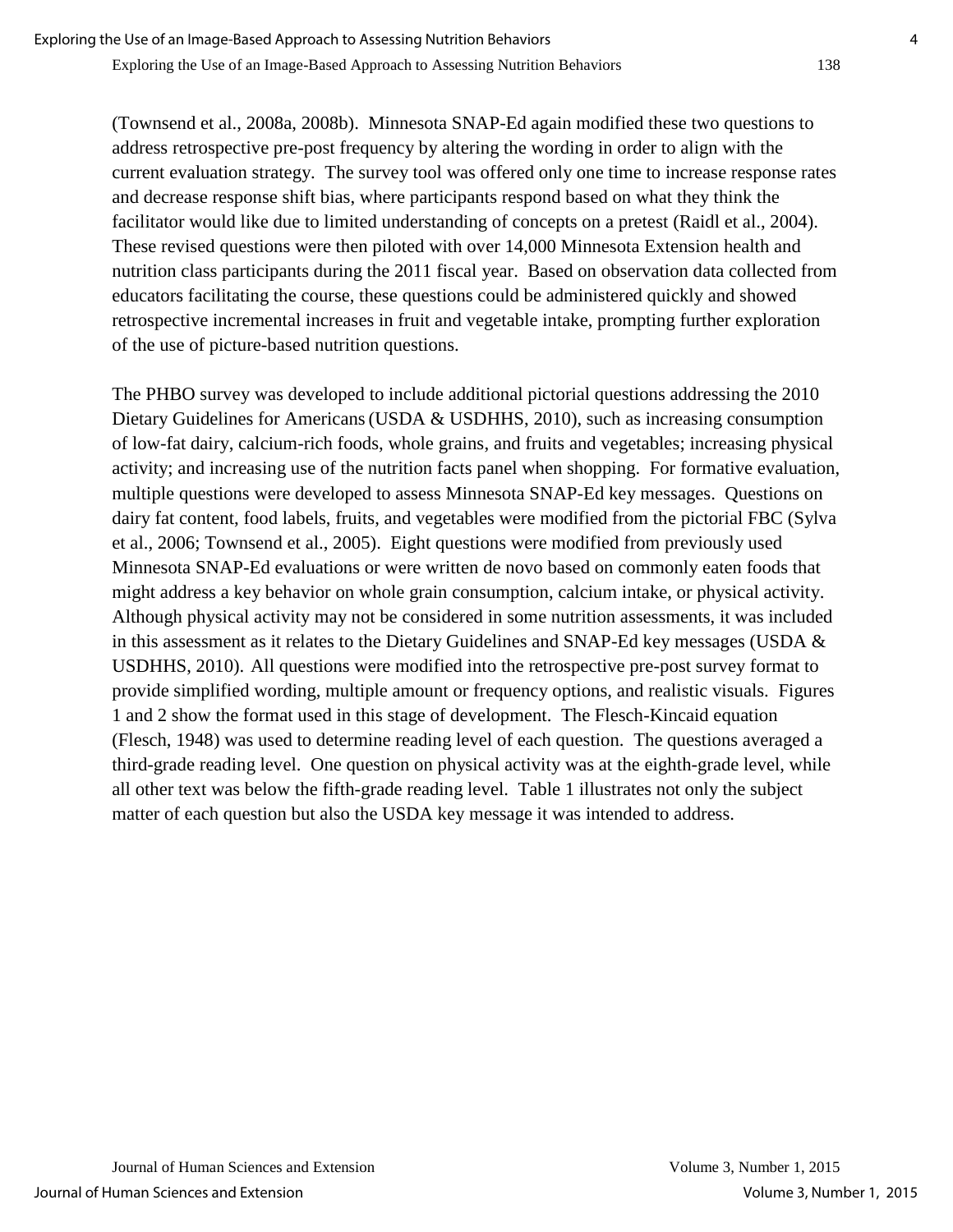| <b>USDA Key Message Addressed</b> | <b>Question Number (Question Content)</b>         |  |  |
|-----------------------------------|---------------------------------------------------|--|--|
| Low-fat dairy consumption         | (Fat content of dairy)<br>#1                      |  |  |
|                                   | #2 (Milk intake)                                  |  |  |
| Calcium-rich food consumption     | #3 (Calcium-fortified orange juice intake)        |  |  |
|                                   | #4 (Yogurt intake)                                |  |  |
|                                   | #5 (Cheese intake)                                |  |  |
| Nutrition facts panel use         | #6 (Use of nutrition facts panel)                 |  |  |
|                                   | (Whole grain bread intake)<br>#7                  |  |  |
| Whole grain food consumption      | #8 (Whole grain foods intake)                     |  |  |
|                                   | (Brown rice intake)<br>#9                         |  |  |
| Fruit and vegetable consumption   | $#10$ (Vegetable intake)                          |  |  |
|                                   | (Fruit intake)<br>#11                             |  |  |
| Leisure time physical activity    | #12 (Frequency of leisure time physical activity) |  |  |

*Table 1. Personal Health Behaviors Overview of Question Content Related to USDA Messages*

### **Development of Questions**

This article will explore the utility and viability of the developed PHBO survey for community nutrition education programs, such as SNAP-Ed, using cognitive interviews. In order to explore whether the photos and simple text used in the PHBO survey facilitate understanding and address some of the limitations of traditional tools, we explored the following questions:

- Can the tool be completed quickly in a classroom setting?
- Do SNAP-Ed participants understand the intended meaning of the questions, answers, and visuals in the tool?
- Based on feedback of the survey, what changes to the survey would be necessary to make it more effective?

#### **Methods**

### **Recruitment**

The aim was to recruit at least 40 adults participating in a Minnesota Extension SNAP-Ed program. Five SNAP-Ed classes from four sites were selected for recruitment. The classes were selected in part to assure a diverse set of participants with respect to age, race, ethnicity, and population density. The classes included a Head Start parent class in rural Minnesota, an allmale and an all-female substance abuse recovery class from an urban area, a senior living facility, and an emergency food shelf in a suburban metropolitan area. Because participants were recruited from these settings, each participant had been a part of at least one Extension nutrition or cooking class. All of these participants were recruited by a SNAP-Ed educator with whom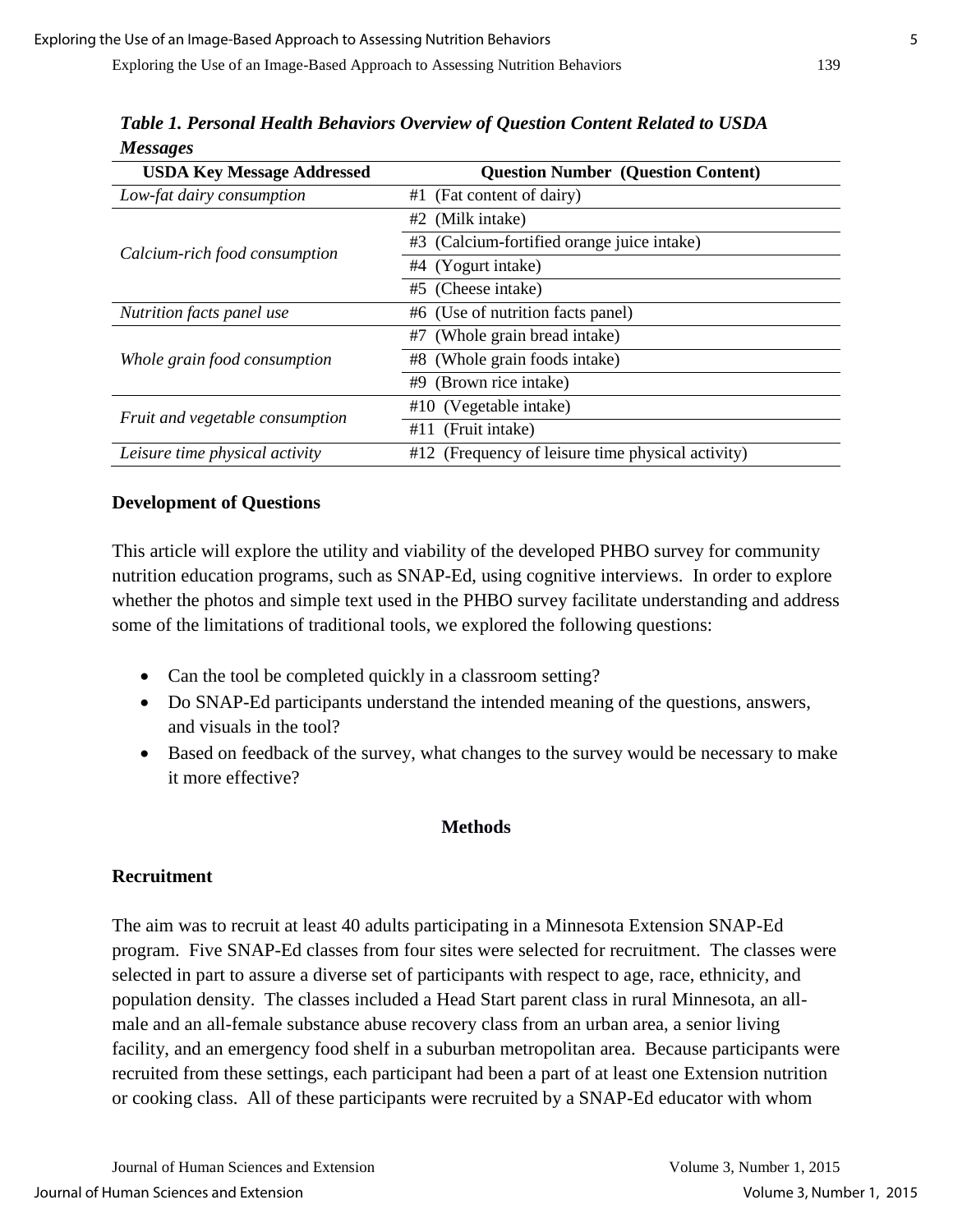they were familiar. They were told about the study and invited to participate; if they agreed, they met with an interviewer to give informed consent. Since they were in different programs and at different points of education, the response sample varied on knowledge of basic nutrition information. Participants received a \$20 incentive for participating in the study, with inclusion criteria being all adults (18 or older) without language barriers.

In the senior living facility, the Head Start program, and the emergency food shelf, all participants in attendance on the recruitment day were invited to participate. The recovery classes were much larger in participant numbers and had rolling enrollment. To keep recruitment even, with approximately 6 to 10 participants from each class, the course instructor invited all of those graduating during that class session to participate. Approximately 3 to 5 people graduated each session, and interviewers were present at two different sessions for both the male and female recovery classes.

Of the 49 adults invited to participate, 5 declined participation and 2 were excluded based on selection criteria (1 was under 18, and 1 had a language barrier). Forty-two participants completed the interview process and were included in the analysis.

## **Data Collection**

Prior to data collection, all potential participants were given a written copy of consent including the purpose and use of this study. Interviewers reviewed the contents of the consent aloud to additionally ensure participant understanding, and participants signed if they consented to participate. Participants were instructed to complete the PHBO survey and ask any questions they may have while completing it. One of two trained Master of Public Health student interviewers was present to individually record and answer questions asked during the PHBO survey. The time it took participants to complete the survey was recorded to the nearest minute using a watch or laptop clock. Additionally, the interviewer observed participants individually taking the survey to determine if they were completing it in a linear or nonlinear format (i.e., skipping questions or referring back to previous questions may signal confusion or lack of clarity).

After participants completed the survey on their own, cognitive interviews were individually conducted using a verbal probing technique. A set list of questions and probes were used to determine participants' understanding of the questions and to gather input on specific features of the survey such as photographs of food (Nápoles-Springer, Santoyo-Olsson, O'Brien, & Stewart, 2006). A standard interview question was, "How did you come up with an answer for this question?" followed by a potential probe such as, "Did you think about different ways that you drink milk?" Interviewers also spontaneously reworded probes to ensure the maximum amount of information was captured (Nápoles-Springer et al., 2006). Those conducting the cognitive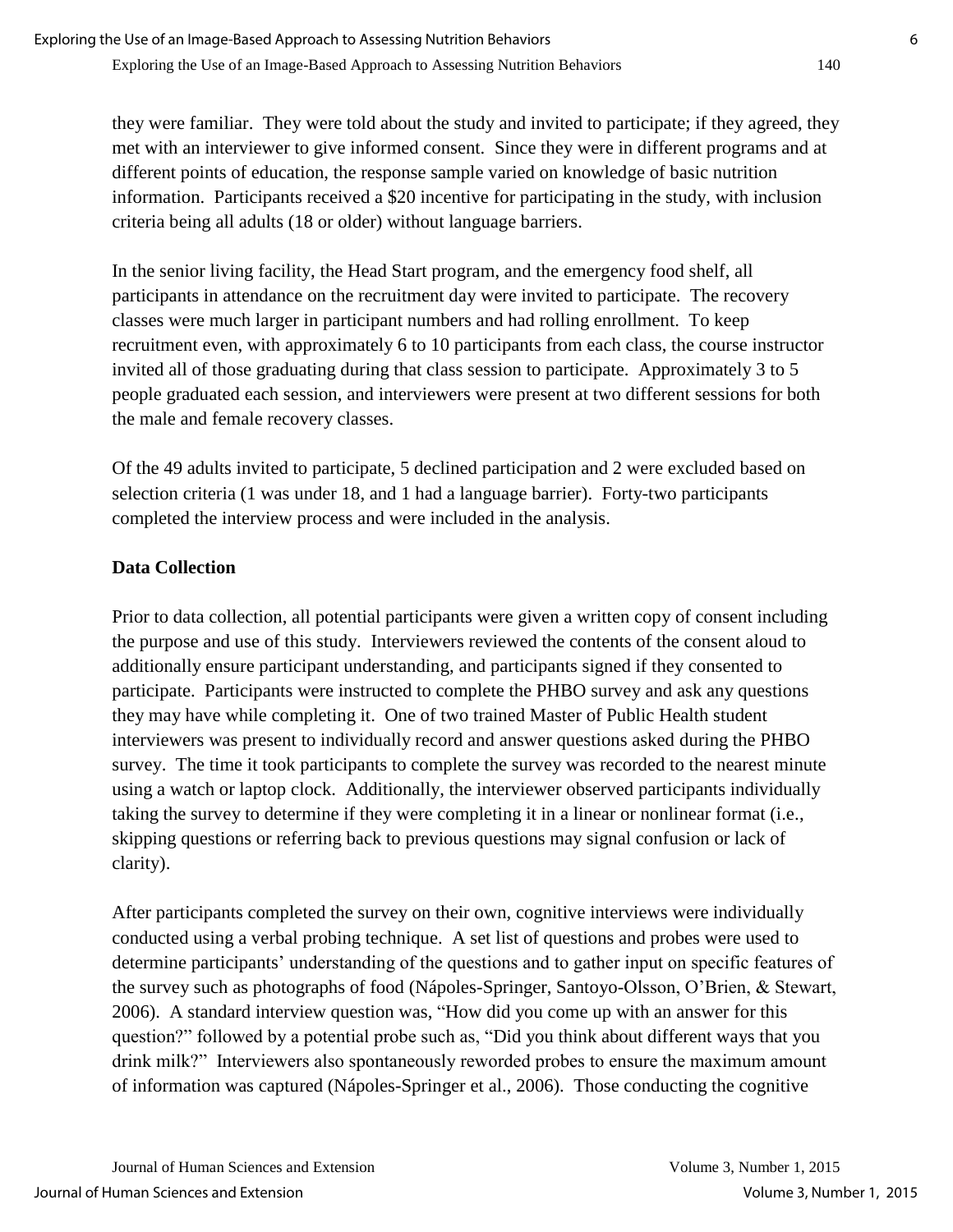interviews typed participants' responses into a Word document on a laptop computer during the interview.

#### **Data Analysis**

The data from the cognitive interviews were qualitatively analyzed via Richard Krueger's Classic Analysis Strategy to identify response themes (Krueger & Casey, 2008). Using an Excel document with individual responses to each cognitive interview question, responses were then grouped into these themes: (a) accuracy in understanding question intent, (b) suggested changes to improve wording or visuals, and (c) applicability of PHBO question content to their diet (Krueger & Casey, 2008). These themes were further grouped into potential revisions to the PHBO survey questions. All responses were coded by the primary investigator and an additional investigator not involved in data collection to strengthen the integrity of the coding process. Due to the relative simplicity of responses, there were no discrepancies in coding between the primary and secondary coders.

#### **Results**

The self-reported demographics of participants in the cognitive interview process are listed in Table 2. The 42 interviews were included, with later interviews generating similar comments to earlier interviews and no new themes emerging. Ninety-eight percent of participants completed the 12 PHBO survey questions in a linear format in an average of 4 minutes (ranging from 2 to 10 minutes). Depending on the photograph, a majority of participants said the photographs of foods made it easier to answer questions. The only question where less than half (48%) of participants found the photographs helpful was on fortified orange juice. This was also a question where participants reported very low consumption and difficulty accurately describing what fortified meant, which potentially skewed the results. Some participants (42% for the calendar-like visual and 48% for the pie chart representation) thought that the frequency visuals made it easier to answer questions, with less than 10% indicating the frequency visuals made answering the question more difficult. Most of the participants were neutral about the helpfulness of the frequency pictures and stated they did not pay attention to them when answering the question. While, in general, participant responses were reflective of the aims of the PHBO question being asked and provided self-reflective responses about habits, they also offered many suggestions for improvements. Upon completing the survey, of the 18 participants who had closing overall comments on the PHBO survey, 17 had positive comments. One participant stated, "It was simple, to the point, comprehensive, and easy for a person to understand and answer."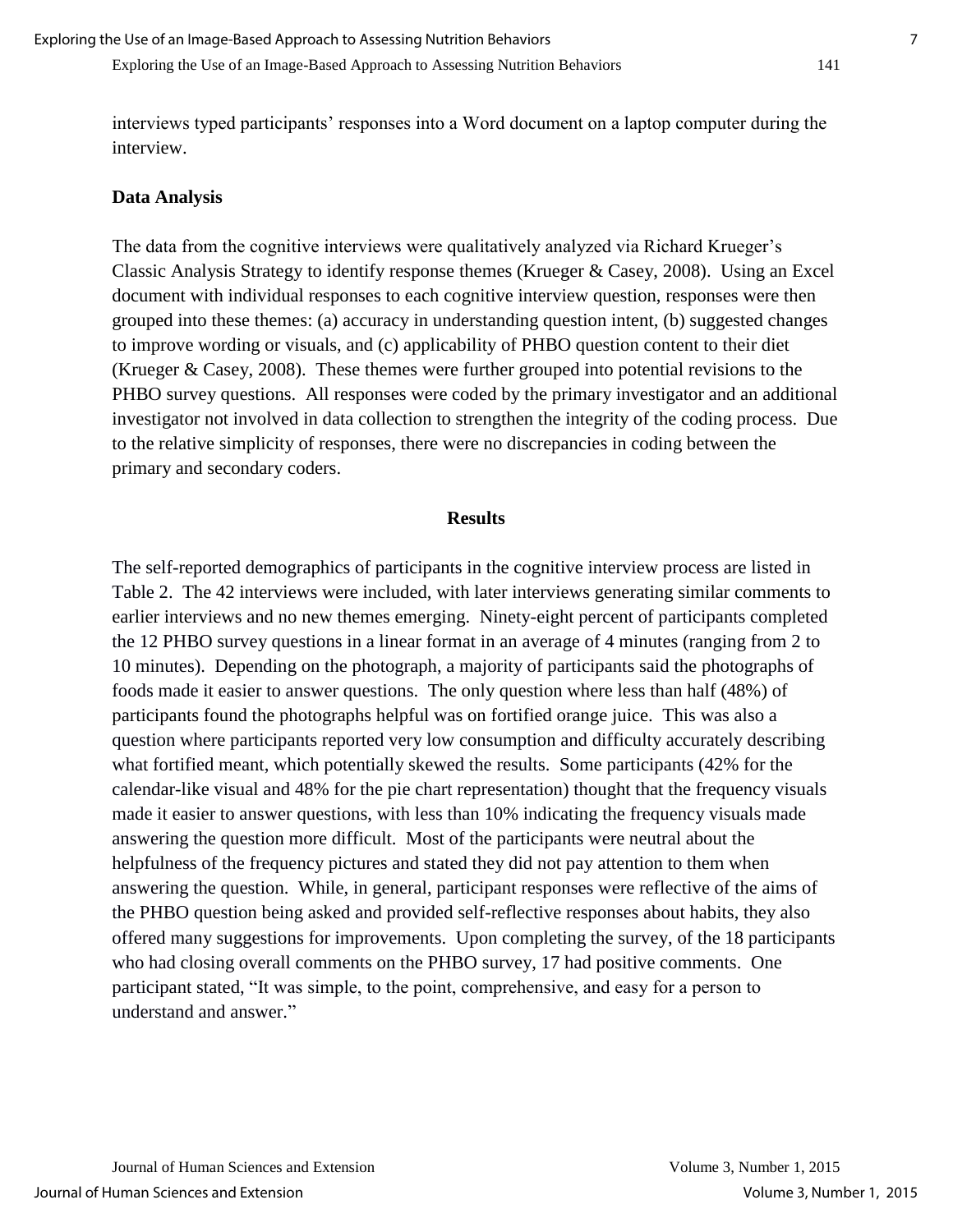| Cognitive Interviewees<br><b>Characteristics</b> | $\boldsymbol{n}$ | $\frac{9}{6}$ |
|--------------------------------------------------|------------------|---------------|
| Education                                        |                  |               |
|                                                  | $\overline{7}$   | 16.7          |
| Less than High School Diploma                    |                  |               |
| High School Diploma or Equivalent                | 15               | 35.7          |
| Some College                                     | 13               | 30.9          |
| Associate's Degree                               | 4                | 9.5           |
| Bachelor's Degree                                | $\overline{2}$   | 4.8           |
| Unknown                                          | $\mathbf{1}$     | 2.4           |
| <b>Sex</b>                                       |                  |               |
| Female                                           | 30               | 71.4          |
| Male                                             | 12               | 28.6          |
| Ethnicity                                        |                  |               |
| Hispanic or Latino/a                             | 3                | 7.1           |
| Non Hispanic or Non Latino/a                     | 39               | 92.9          |
| Race                                             |                  |               |
| African American                                 | 11               | 26.2          |
| Caucasian                                        | 24               | 57.1          |
| <b>Mixed Race</b>                                | $\overline{2}$   | 4.8           |
| Other                                            | $\overline{2}$   | 4.8           |
| Unknown                                          | 3                | 7.1           |
| <b>First Generation Immigrant</b>                |                  |               |
| Yes                                              | $\overline{2}$   | 4.8           |
| N <sub>o</sub>                                   | 40               | 95.2          |
| First Language English                           |                  |               |
| Yes                                              | 41               | 97.6          |
| N <sub>o</sub>                                   | $\mathbf{1}$     | 2.4           |
| Age                                              |                  |               |
| Average Age, years                               | 41.0             |               |
| Range, years                                     | 18-85            |               |

*Table 2. Demographics and Characteristics of Personal Health Behaviors Overview Cognitive Interviewees*

The cognitive interview responses indicated that some participants did struggle with wording and photograph choices for some questions, as well as photograph placement within the survey. Table 3 outlines five common types of revision that arose during the cognitive interviews about the PHBO survey.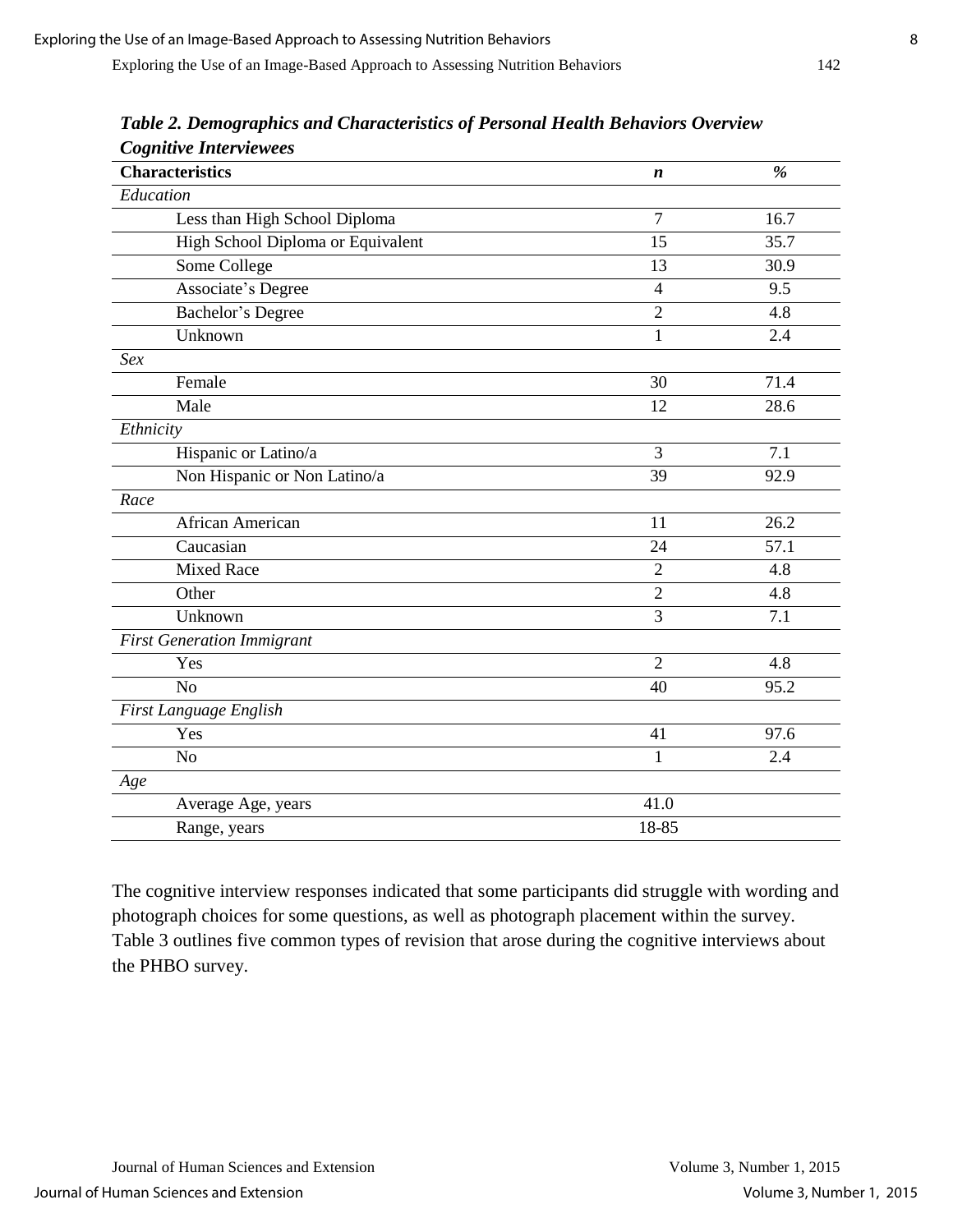| <b>Question</b>                      |                      |                                                    | Equivalent      | <b>Additional</b> |               |
|--------------------------------------|----------------------|----------------------------------------------------|-----------------|-------------------|---------------|
| Content (#)                          | <b>Text Revision</b> | <b>Photo Revision</b>                              | <b>Revision</b> | <b>Questions</b>  | <b>Remove</b> |
|                                      |                      | Key Message: Low-fat Dairy Consumption             |                 |                   |               |
| Fat content of                       | Clarify if about     | Change photo if                                    |                 |                   |               |
| dairy $(41)$                         | milk or dairy        | on milk only                                       |                 |                   |               |
| Milk intake                          |                      |                                                    | Photos on same  |                   |               |
| $(\#2)$                              |                      |                                                    | page            |                   |               |
| Calcium-                             |                      |                                                    |                 |                   |               |
| fortified orange                     |                      |                                                    |                 |                   | Low intake of |
| juice intake                         |                      |                                                    |                 |                   | "fortified"   |
| $(\#3)$                              |                      |                                                    |                 |                   |               |
| Yogurt intake                        |                      |                                                    |                 |                   |               |
| (#4)                                 |                      |                                                    |                 |                   | Low intake    |
| Cheese intake                        | Different            | Different photo                                    | Photos on same  |                   |               |
| (#5)                                 | wording for          | for ounce of                                       |                 |                   |               |
|                                      | "ounce"              | cheese                                             | page            |                   |               |
|                                      |                      | <b>Key Message: Nutrition Facts Panel</b>          |                 |                   |               |
|                                      |                      |                                                    |                 | Multiple          |               |
| Use of nutrition<br>facts panel (#6) |                      |                                                    |                 | needed on         |               |
|                                      |                      |                                                    |                 | specifics         |               |
|                                      |                      | Key Message: Whole Grain Food Consumption          |                 |                   |               |
|                                      | Determine if         |                                                    |                 |                   |               |
| Whole grain                          | definition of        |                                                    |                 |                   |               |
| bread intake<br>(#7)                 | whole grain          |                                                    |                 |                   |               |
|                                      | affects results      |                                                    |                 |                   |               |
| Whole grain<br>foods intake<br>(#8)  | Determine if         |                                                    |                 |                   |               |
|                                      | definition of        | Include more                                       |                 |                   |               |
|                                      | whole grain          | types whole                                        |                 |                   |               |
|                                      | affects results      | grains                                             |                 |                   |               |
| Brown rice                           |                      |                                                    |                 |                   |               |
| intake (#9)                          |                      |                                                    |                 |                   | Low intake    |
|                                      |                      | Key Message: Fruit and Vegetable Consumption       |                 |                   |               |
|                                      |                      |                                                    |                 | Test different    |               |
| Vegetable                            |                      |                                                    | Include a       |                   |               |
| intake $(\#10)$                      |                      |                                                    | measuring cup   | questions         |               |
| Fruit intake                         |                      |                                                    | Include a       | Test different    |               |
| (#11)                                |                      |                                                    | measuring cup   | questions         |               |
|                                      |                      | <b>Key Message: Leisure Time Physical Activity</b> |                 |                   |               |
| Frequency of                         |                      |                                                    |                 | Multiple          |               |
| physical                             | Simplify             |                                                    |                 | needed on         |               |
| activity (#12)                       | reading level        |                                                    |                 | specifics         |               |

*Table 3. Personal Health Behaviors Overview Question Content and Recommended Revision*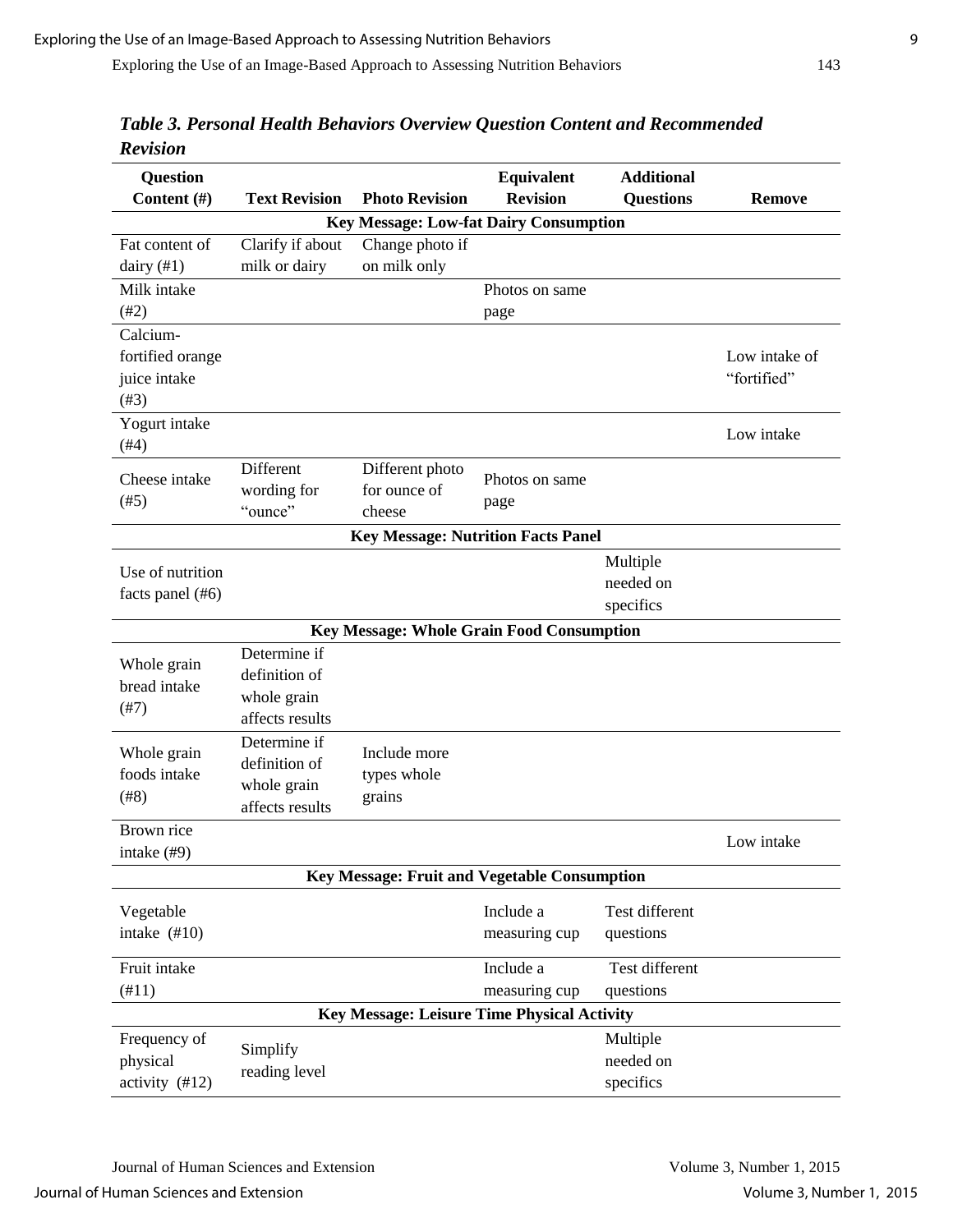One problem area was wording of some questions where participants stated they were confused on the topic, or their responses in the cognitive interview indicated lack of clarity because of the varied responses. Four participants suggested clarification as to whether they were supposed to respond only about milk or about the fat content of all dairy products in question 1 on the fat content of dairy. In the cognitive interview for PHBO question 9, participants were asked how they knew if something was whole wheat. Based on the diversity in responses, participants may not be accurately identifying whether they are consuming whole wheat products. One stated, "You can tell by the color, and the words on the package"; another stated, "I have been told to look at the label [and it should] not have enriched be part of the first few ingredients"; and yet another said, "The hulls have to be visible [in the product]."

Participants indicated that using different photographs or changing photograph content may be more helpful in clarifying the meaning of some of the difficult or misinterpreted questions. The picture of a cheese stick in question 5 about cheese intake confused a number of participants (*n* = 7) because they thought it looked like a stick of butter. They recommended changing the photo to improve the question.

Many of these comments were also related to the layout of the questions and food photographs to be used on that particular question. A variety of the questions were asking about specific quantities of foods consumed with equivalency pictures offered to give participants multiple visuals to use when determining an answer. During the interview process, participants noted that it would have been more beneficial for the equivalency photos to be provided on the same page as the question to which they referred. One participant was not sure what the equivalency pictures of measuring cups filled with milk were supposed to be used to answer. The question was on the subsequent page to the pictures due to limited space in formatting. During the analysis process, researchers also found an inconsistency with the questions on fruit and vegetable intake and the equivalency photos. They included photos of one serving of an apple, carrots, and a tomato but did not include an example of a 1-cup measuring cup containing fruits and/or vegetables the way other questions with equivalency photos did.

The interviewee responses also indicated that some of the questions may provide extremely broad types of information. For these questions, there may be different questions better suited to gather this information, or it may be beneficial to ascertain this information through multiple questions. When discussing question 6 about the use of a nutrition facts label, participants thought about different parts of a label. One participant said, "If there is any question about sugar or amount of ingredient, [then] I'm a label person," while another stated, "I never used to read it either. I look at certain things on the label like sodium and sugar to go for the healthier one." Although most participants said the pictures of the measuring cups, as well as the whole fruit and vegetable equivalents, made it easier to answer questions 10 and 11, participants' responses indicated they had a variety of ways to determine an answer for these questions. Some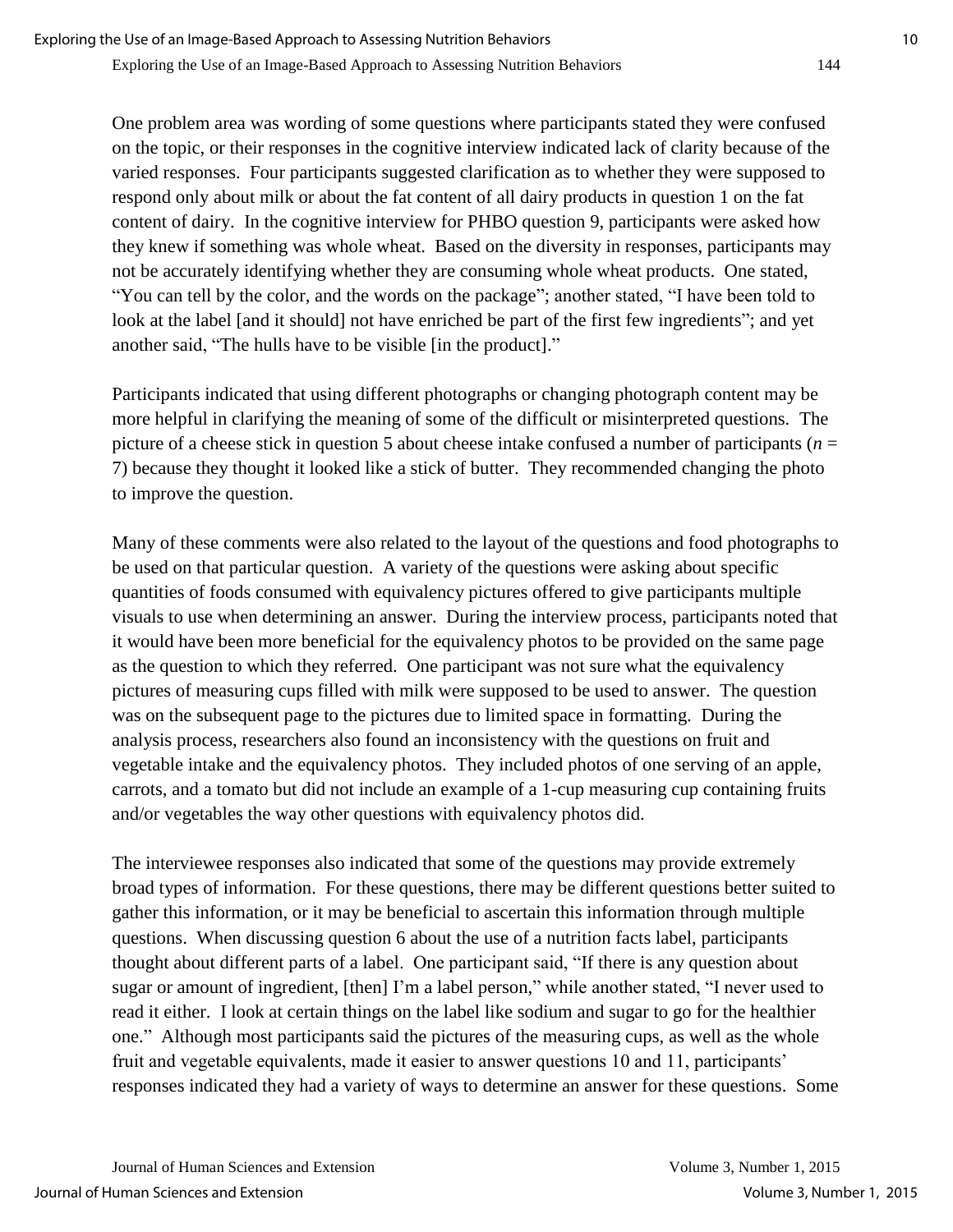determined their answers based on the number of times or meals where they ate fruits or vegetables, while others determined an answer based on the amount they prepared and ate.

Finally, the interviews also indicated some questions were not relevant to the current diets of the study participants. When asked how they came up with an answer to Question 3 on calciumfortified orange juice intake, responses indicated that participants were reporting orange juice consumption, but they were not always aware of whether the orange juice was fortified. While some participants knew if their orange juice was fortified, under half of the participants  $(n = 17)$ stated the orange juice they purchase is fortified, while a number of participants ( $n = 7$ ) stated they did not buy fortified orange juice. On question 4 and question 9, about yogurt and brown rice intake, respectively, there were no significant results, as most participants indicated they did not regularly or had never consumed these products.

#### **Discussion**

Based on the cognitive interview responses, participants reported liking this short, image-based survey and found it easy to complete. The short completion time and reported ease of completion indicate that the PHBO survey or a similar tool could be completed quickly in an adult classroom setting. Although this study took a sample of the SNAP-Ed population, which includes low-income and anecdotally lower-literacy populations, literacy of participating individuals was not specifically assessed. Based on the National Assessment of Adult Literacy, three out of four food stamp or SNAP recipients perform in the lowest two literacy levels (Begin to Read, n.d.). While the lowest literacy SNAP recipients may have chosen not to attend SNAP-Ed classes or participate in the survey, the sample of SNAP-Ed participants is likely to contain moderate- to low-literacy participants. Since participants were all able to complete the survey relatively quickly, it should be noted that participants were all likely able to read at least moderately well at a fifth-grade level as evidence by the reading level of the majority of the questions.

Participants' responses helped identify areas for improvement on each PHBO survey question to promote understanding of the intended meanings. For example, it became apparent in the cognitive interviews that participants had differing definitions of concepts, such as "physical activity" and "whole grains," that could impact the accuracy of responses. Similarly, some of these responses may have been related to limited knowledge of particular items as participants were recruited from a variety of classes and backgrounds. However, the questions are not aimed at determining a person's knowledge, but at determining his or her behaviors. If participants needed specific knowledge (i.e., a definition of whole grains) to answer a specific question, then that may not be appropriate for audiences coming from a variety of classes or curricula. The suggested revisions for each PHBO survey question based on responses that arose during the cognitive interview process are listed in Table 3.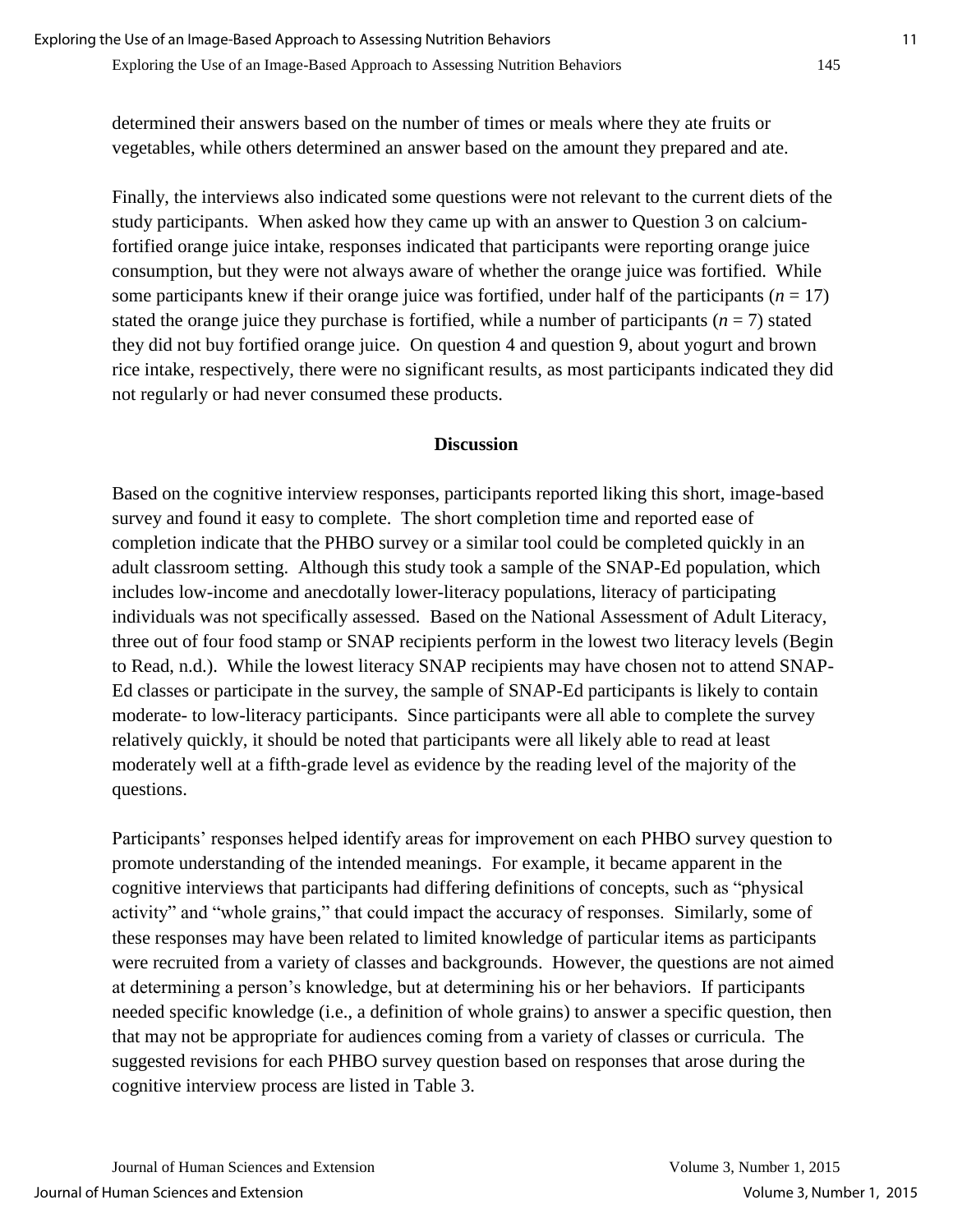As this was a limited formative evaluation study, the PHBO survey would benefit from additional research and revision. The revisions of these questions should include further formative evaluation and validation and will likely produce more accurate responses from participants. To address the key USDA nutrition guidelines, additional questions on alternative products should be tested (i.e., fortified soy milk or fortified cereals to assess calcium or oatmeal to assess whole grains). Further testing is also needed to look at alternative methods for frequency visuals to elicit a higher rate of use. Validation of survey results correlated to standard dietary assessment tools is needed, as well as a comparison of this style/format of assessment to similar types of assessment for specifically low-literacy populations. A wide variety of limitedresource Minnesotans was sampled in this study, but additional validation is needed. This would assure the usability, reliability, and cultural acceptance of the PHBO survey in other audiences. As very few picture-based dietary assessments have been tested or used, more testing is needed to ensure results are accurate. Specifically, more development is needed for these particular survey questions, but initial results show that this simple text- and visual-based assessment method could be a promising technique for further exploration.

#### **Implications for Research and Practice**

Findings from the cognitive interview development of the PHBO survey indicate that this innovative image-based technique is a potentially viable way to improve participants' acceptance and understanding of evaluation tools for community-based nutrition education efforts. With more research, the PHBO survey or similar image-based tools could be a quick and inexpensive strategy to assess specific dietary habits in limited-resource, limited-literacy populations. While not all results from the PHBO survey may be adopted in their current form, findings from this study will facilitate changes and adaptations, as these results indicate the use of photos and some graphics may improve survey understanding in this targeted population. Currently, the revised PHBO survey questions on fruits and vegetables are being retested for concurrent validity with other fruit and vegetable assessments, such as 24-hour dietary recalls.

More broadly, these findings have implications for community-based nutrition educators attempting to determine the most appropriate method of dietary assessment for their participants. While further validation is necessary, the simple, image-based question technique used in the PHBO survey could be a viable solution for assessing eating behaviors. These findings, as well as continued research in the area, will provide insight and examples for development of new nutrition and dietary assessment methods when addressing low-income populations. Research is needed to determine the validity of these specific questions and visuals, though. Image-based evaluations have the potential to make nutrition assessments more effective and efficient. With new and innovative assessment techniques, community nutrition educators will have more reliable evaluation data to inform their current and future practice.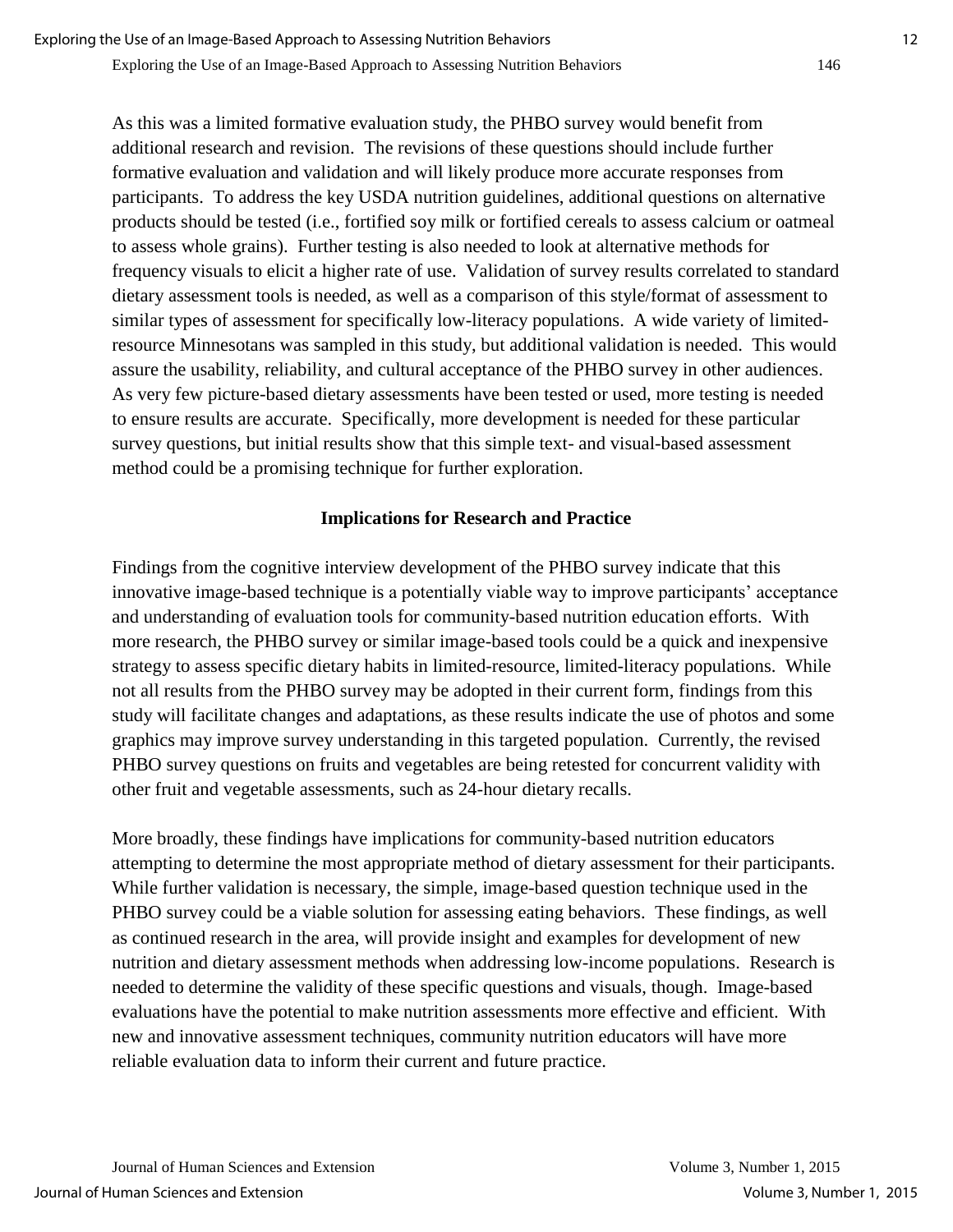## **References**

Banna, J. C., Vera Becerra, L. E., Kaiser, L. L., & Townsend, M. S. (2010). Using qualitative methods to improve questionnaires for Spanish speakers: Assessing face validity of a Food Behavior Checklist. *Journal of the American Dietetic Association, 110*(1), 80–90. doi:10.1016/j.jada.2009.10.002

Begin to Read. (n.d.). *Literacy statistics.* WriteExpress Corporation. Retrieved from http://www.begintoread.com/research/literacystatistics.html

- Flesch, R. (1948). A new readability yardstick. *Journal of Applied Psychology, 32*(3), 221–233. doi:10.1037/h0057532
- Gibson, R. S. (2005). *Principles of nutritional assessment* (2<sup>nd</sup> ed.). New York, NY: Oxford University Press.
- Krueger, R. A., & Casey, M. A. (2008). *Focus groups: A practical guide for applied research*  $(4<sup>th</sup>$  ed.). Thousand Oaks, CA: Sage Publications.
- Murphy, S. P, Kaiser, L. L., Townsend, M. S., & Allen, L. H. (2001). Evaluation of validity of items for a Food Behavior Checklist. *Journal of the American Dietetic Association, 101*(7), 751–761. doi:10.1016/S0002-8223(01)00189-4
- Nápoles-Springer, A. M., Santoyo-Olsson, J., O'Brien, H., & Stewart, A. L. (2006). Using cognitive interviews to develop surveys in diverse populations. *Medical Care, 44*(11), S21–S30. doi:10.1097/01.mlr.0000245425.65905.1d
- Raidl, M., Johnson, S., Gardiner, K., Denham, M., Spain, K., Lanting, R., Jayo, C., Liddil, A., & Barron, K. (2004). Use retrospective surveys to obtain complete data sets and measure impact in Extension programs. *Journal of Extension, 42*(2), Article 2RIB2. Retrieved from http://www.joe.org/joe/2004april/rb2.php
- Sylva, K., Townsend, M. S., Martin, A., & Metz, D. (2006) *University of California Food Behavior Checklist.* University of California Cooperative Extension. Retrieved from http://Townsendlab.ucdavis.edu
- Townsend, M. S., Kaiser, L. L., Allen, L. H., Joy, A. B., & Murphy, S. P. (2003). Selecting items for a Food Behavior Checklist for a limited-resource audience. *Journal of Nutrition Education and Behavior, 35*(2), 69–82. doi:10.1016/S1499-4046(06)60043-2
- Townsend, M. S., Sylva, K., Martin, A., Metz, D., & Wooten-Swanson, P. (2008a). Improving readability of an evaluation tool for low-income clients using visual information processing theories. *Journal of Nutrition Education and Behavior, 40*(3), 181–186. doi:10.1016/j.jneb.2007.06.011
- Townsend, M. S., Sylva, K., Martin, A., Metz, D., Wooten-Swanson, P., Follett, J., Keim, N., & Sugarman, S. (2005). Visually enhanced evaluation for low-income clients. *Journal of Nutrition Education and Behavior, 37*(1), S49.